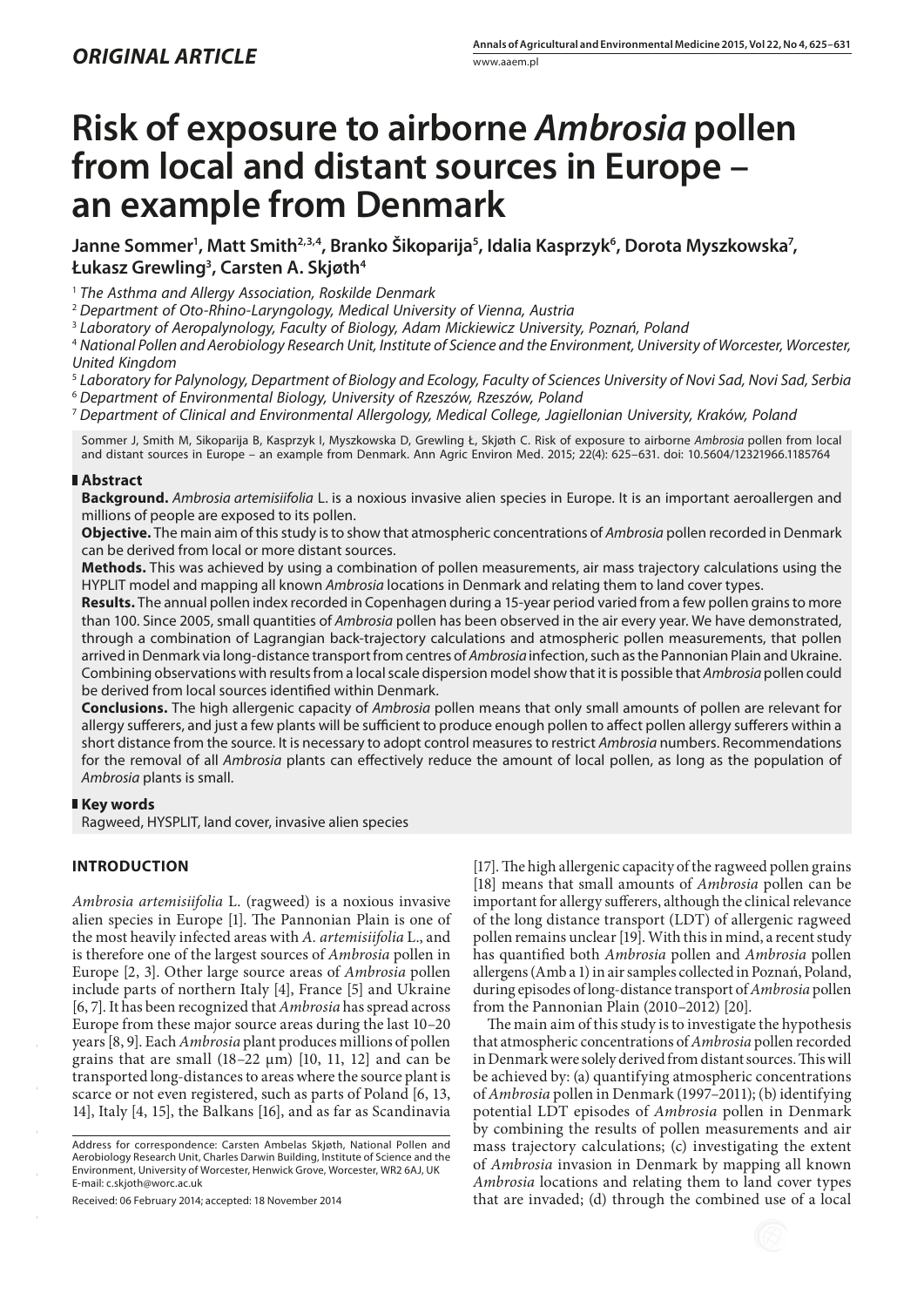Janne Sommer, Matt Smith, Branko Šikoparija, Idalia Kasprzyk, Dorota Myszkowska, Łukasz Grewling, Carsten A. Skjøth . Risk of exposure to airborne *Ambrosia* pollen…

scale dispersion model and a regional scale trajectory model we test the hypothesis that all the observed episodes of high pollen concentrations in the country are due to LDT. The alternative hypothesis is that local populations of ragweed plants in Denmark could have contributed to the observed episodes of atmospheric concentrations of *Ambrosia* pollen.

## **MATERIALS AND METHOD**

Fifteen years (1997–2011) of *Ambrosia* pollen data were collected in Copenhagen and Viborg (Fig. 1) by volumetric spore traps of the Hirst design [21] using the standard methodology in the Danish pollen and Spore monitoring programme [22]. Daily average and bi-hourly *Ambrosia* pollen concentrations are expressed as pollen grains per cubic metre of air (P m<sup>-3</sup>) following the notation described by Comtois [23]. The annual sum of daily average pollen concentrations (annual pollen index) is expressed as the number of pollen grains [23].



**Figure 1.** Location of *Ambrosia artemisiifolia* L. plants that have been registrated in the Danish database concerned with records of invasive species during the period 2009–2011

The overall synoptic weather situation was investigated using analysed weather maps from the UK Meteorological Office, as well as reanalysed meteorological data and meteorological observations obtained from the National Centre for Environmental Prediction (NCEP) using the methodology given in Stach et al. [14] and Kasprzyk et al. [6]. Back-trajectory calculations were conducted using the HYSPLIT model [24] following the methodology described by Stach et al. [14] that is used as an indicator of potential source areas according to and subsequently used by Smith et al. [13], Šikoparija et al. [16] and Kasprzyk et al. [6]. Input data to the HYSPLIT model is the reanalysis dataset provided by the NCEP covering the period 1948 – 2010 with a spatial resolution of 2.5 degrees and 4 grid datasets per day. Forwards calculation with a Gaussian plume model was used to estimate the concentration profile at trap height (roof level) of *Ambrosia* pollen grains released at the surface. Here we use the idealised approach in a similar way to that by Skjøth et al. [25], by using the OML [26] model from the DAMOS system, which is designed to combine regional scale and local scale calculations [27]. This approach allows simulations of concentration profiles at any roof-top height using either

surface emissions from grasses or weeds or emissions from trees [25]. Here, we have chosen a release height of 1m and the concentration profile at 20 m. This corresponds to the typical height of the air intake on a pollen trap located on a roof-top in urban environments.

Observations of *Ambrosia artemisiifolia* L. plants were obtained for mapping through a data extraction from the Danish database concerned with records of invasive species (http://www.naturstyrelsen.dk/Naturbeskyttelse/ invasivearter/Indberetning/). The extraction was for the amount of *Ambrosia* plants, the exact geographical location of the plants and the time when the records were made during the period 2009–2011. These locations are combined with a detailed land cover dataset for the Danish area: Kort10DK [28]. Kort10DK is a vector- based dataset that contains exact information about the geographical elements in Denmark, such as individual roads, individual building, farms, lakes, streams, forests, and fields.

#### **RESULTS**

**Status of** *Ambrosia* **invasion into Denmark and pollen data.** According to the North European and Baltic Network on Invasive Species (NOBANIS), *Ambrosia artemisiifolia* L. plants were first recorded in Denmark in 1865 (http:// www.nobanis.org/speciesInfo.asp?taxaID=773). Recent observations of ragweed plants in Denmark (2009–2011) show that plants are now recorded in many parts of the country (Fig. 1), with more plants registered in the eastern parts (near Copenhagen) compared to the western parts (near Viborg). The combination of observation sites with Kort10DK data show that nearly all records are linked to residential areas. A few observations were connected with bicycle paths and churches with cemeteries. No observations could be connected with forests, lakes, streams or agricultural areas.

Since 1997, the annual pollen index (Tab. 2) in Copenhagen has ranged from 0 in 2001, 2003 and 2004 to 99 *Ambrosia* pollen grains and 101 pollen grains in 1999 and 2002, respectively. Since 2005 *Ambrosia* pollen has been observed every year. The amount of *Ambrosia* pollen registered in the air of Viborg was lower. In Viborg, the annual pollen index was 0 for 5 years (1997, 2001, 2004, 2008, 2010), and the highest annual values were 50 pollen grains (1999) and 21 pollen grains (2002). The majority of daily average *Ambrosia* pollen concentrations recorded during 1997–2011 were in the range of  $1-2$  P m<sup>-3</sup> (79%) and 73% in Copenhagen and Viborg, respectively).

**Back-trajectory analysis.** Two episodes of possible LDT with daily average *Ambrosia* pollen concentrations higher than 20 P m-3 in Copenhagen and 10 P m-3 in Viborg are discussed below in connection with the overall weather situation and calculated air mass transport using trajectories. In addition, a third episode with *Ambrosia* pollen concentrations > 20 P m-3 has been investigated for the possibility of pollen being recorded from local sources.

**Episode 5th September 1999.** No *Ambrosia* pollen was recorded at Copenhagen from 1 – 3 September 1999. A small number of *Ambrosia* pollen grains (3 P m-3 daily average) were recorded on 4 September (Tab. 1). Several fronts were located over the study area on 1 September, which were replaced by high pressure over Northern Germany (~1025 hPa)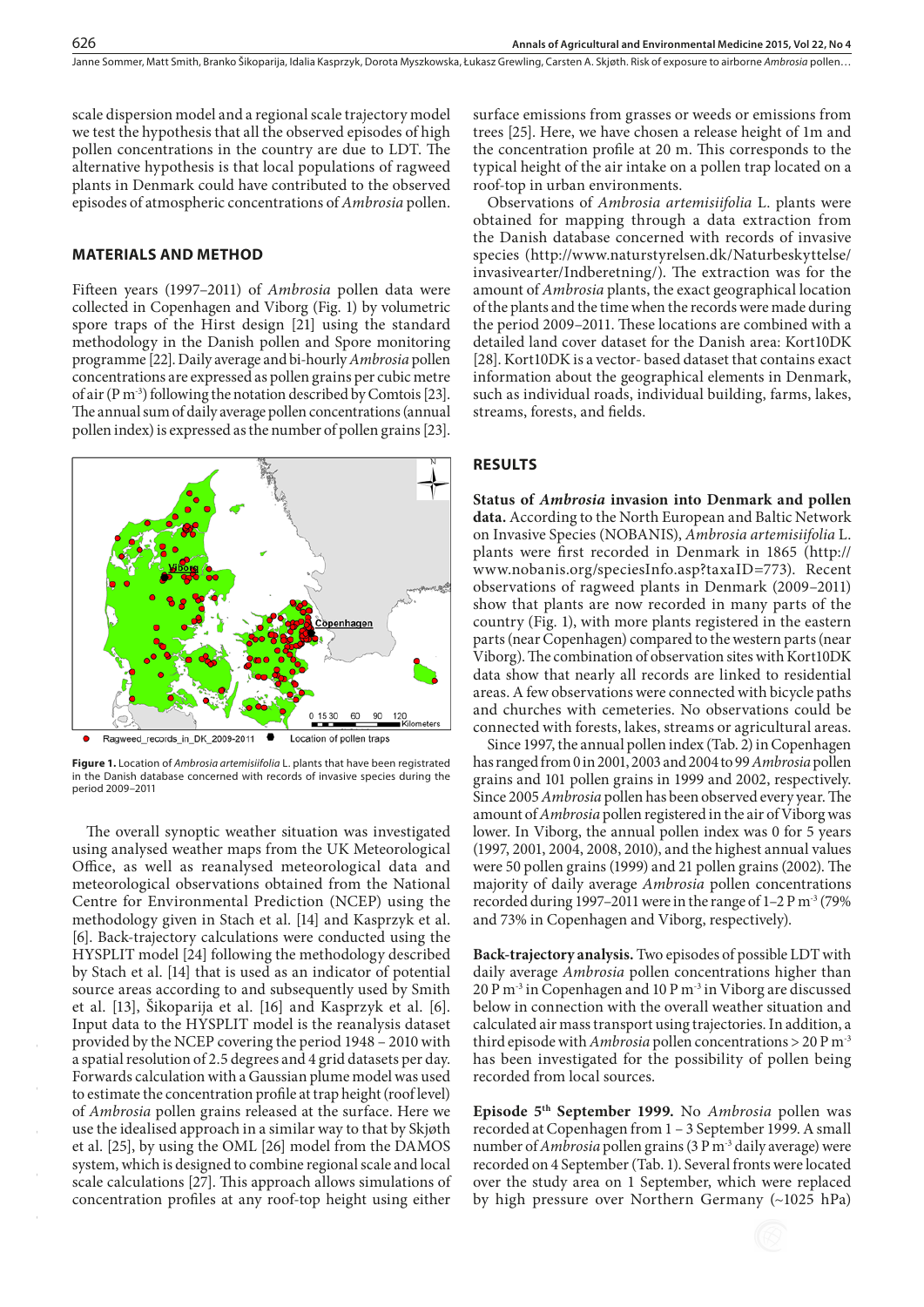Janne Sommer, Matt Smith, Branko Šikoparija, Idalia Kasprzyk, Dorota Myszkowska, Łukasz Grewling, Carsten A. Skjøth, Risk of exposure to airborne Ambrosia pollen…

**Table 1.** Daily average *Ambrosia* pollen concentration (P m<sup>-3</sup>) recorded at Copenhagen: 1st to 8th September 1999; 1st to 8th September 2002; 18th to 25th September 2007

|            | Daily<br>average<br>Ambrosia<br>pollen<br>concen-<br>tration |            | Daily<br>average<br>Ambrosia<br>pollen<br>concen-<br>tration |            | Daily<br>average<br>Ambrosia<br>pollen<br>concen-<br>tration |
|------------|--------------------------------------------------------------|------------|--------------------------------------------------------------|------------|--------------------------------------------------------------|
| 01/09/1999 | 0                                                            | 01/09/2002 | $\Omega$                                                     | 18/09/2007 | 0                                                            |
| 02/09/1999 | 0                                                            | 02/09/2002 | $\Omega$                                                     | 19/09/2007 | 0                                                            |
| 03/09/1999 | $\Omega$                                                     | 03/09/2002 | $\Omega$                                                     | 20/09/2007 | 0                                                            |
| 04/09/1999 | 3                                                            | 04/09/2002 | 93                                                           | 21/09/2007 | 24                                                           |
| 05/09/1999 | 54                                                           | 05/09/2002 | 5                                                            | 22/09/2007 | $\Omega$                                                     |
| 06/09/1999 | 15                                                           | 06/09/2002 | $\mathbf 0$                                                  | 23/09/2007 | 0                                                            |
| 07/09/1999 | 12                                                           | 07/09/2002 | $\Omega$                                                     | 24/09/2007 | 0                                                            |
| 08/09/1999 | $\mathcal{P}$                                                | 08/09/2002 | $\Omega$                                                     | 25/09/2007 | $\Omega$                                                     |

**Table 2.** Annual pollen index for *Ambrosia* during a 15-year period at Viborg and Copenhagen (expressed as number of pollen grains)

| Year | Copenhagen  | Viborg         |
|------|-------------|----------------|
| 1997 | 12          | $\mathbf 0$    |
| 1998 | 6           | $\overline{2}$ |
| 1999 | 99          | 50             |
| 2000 | 19          | 1              |
| 2001 | $\mathbf 0$ | $\mathbf 0$    |
| 2002 | 108         | 21             |
| 2003 | 0           | $\overline{2}$ |
| 2004 | 0           | 0              |
| 2005 | 26          | $\overline{4}$ |
| 2006 | 28          | 7              |
| 2007 | 45          | 11             |
| 2008 | 5           | $\mathbf 0$    |
| 2009 | 41          | 3              |
| 2010 | 13          | 0              |
| 2011 | 7           | 3              |

on 2 September. During this period, the approaching air masses gradually veered from the Northwest to the East. Daily average *Ambrosia* pollen concentrations >20 P m-3 were recorded at Copenhagen on 5 September. The highest bi-hourly *Ambrosia* pollen concentration was 156 P m-3 recorded at 12:00 on this day (Fig. 2a). This corresponded to a period when an area of high-pressure in the region of ~1030–1033 hPa remained situated over European Russia, and low-pressure centres were located to the North the British Isles and Scandinavia. This resulted in air masses approaching Copenhagen from the Southeast after passing over Poland and the Ukraine. Air masses veered to the South/Southwest on 6 and 7 September (Fig. 2b), passing the Carpathians and Poland on the 6 September and arriving from a more Southwesterly direction via Germany and the Czech Republic on 7 September. At the same time, *Ambrosia*  pollen concentrations decreased to <20 P m<sup>-3</sup> (Tab. 1).

**Episode on 4 September 2002.** The amount of *Ambrosia*  pollen recorded in Copenhagen peaked sharply on 4 September 2002, resulting in a daily average *Ambrosia*



**Figure 2.** Bi-hourly *Ambrosia* pollen concentrations (a) and back-trajectories (b) calculated for Copenhagen: 1–7 September 1999

pollen concentrations of 93 P  $m<sup>-3</sup>$  (Tab. 1). The synoptic situation for this period was characterised by a series of lowpressure systems (~965–986 hPa) that passed to the North of the British Isles on their passage from the North Atlantic toward Svalbard (North of mainland Scandinavia) and Arctic Russia. Corresponding high-pressure areas were located in the vicinity of Continental Europe (~1017–1032 hPa). The air masses that arrived in Copenhagen before the start of the episode approached Copenhagen from a Northwesterly direction (1 and 2 September) where they spent a considerable amount of time over the Sea (North Sea, then the Baltic Sea) before veering to the Southeast (3 September). During the episode, air masses continued to veer South and then West. Bi-hourly *Ambrosia* pollen concentrations peaked between 10:00 – 12:00 and again at 20:00 on 4 September, the highest bi-hourly *Ambrosia* pollen concentration recorded in Copenhagen on 4 was 228 P m-3 at 10:00. The episode carried on into 5 September, with a small peak (48 P m-3) in *Ambrosia* pollen recorded at 02:00 in Copenhagen (Fig. 3a) that resulted in a daily average *Ambrosia* pollen concentration of 5 P m-3 on this day (Tab. 1). Back-trajectory calculations show that air masses arriving early on 4 September came from Poland and Ukraine by mainly passing North of the Carpathians. Later on 4 and into 5 September the air masses arrived from Hungary, the Czech Republic, Slovakia and Austria via Poland and Germany (Fig. 3b). No ragweed pollen was recorded on 6 September when air masses approached from the Southwest – away from possible sources (Figs. 3a-b).

**Episode on 21 September 2007.**The daily average *Ambrosia*  pollen concentration in Copenhagen was 24 P m-3 on 21 September 2007. No *Ambrosia* pollen was recorded on the days immediately before or after the episode (Tab. 1; Fig. 4a). The synoptic situation for this period was characterised by a series of low-pressure systems (~979–994 hPa) that passed to the North of the British Isles on their passage from the North Atlantic toward the northern part of Scandinavia.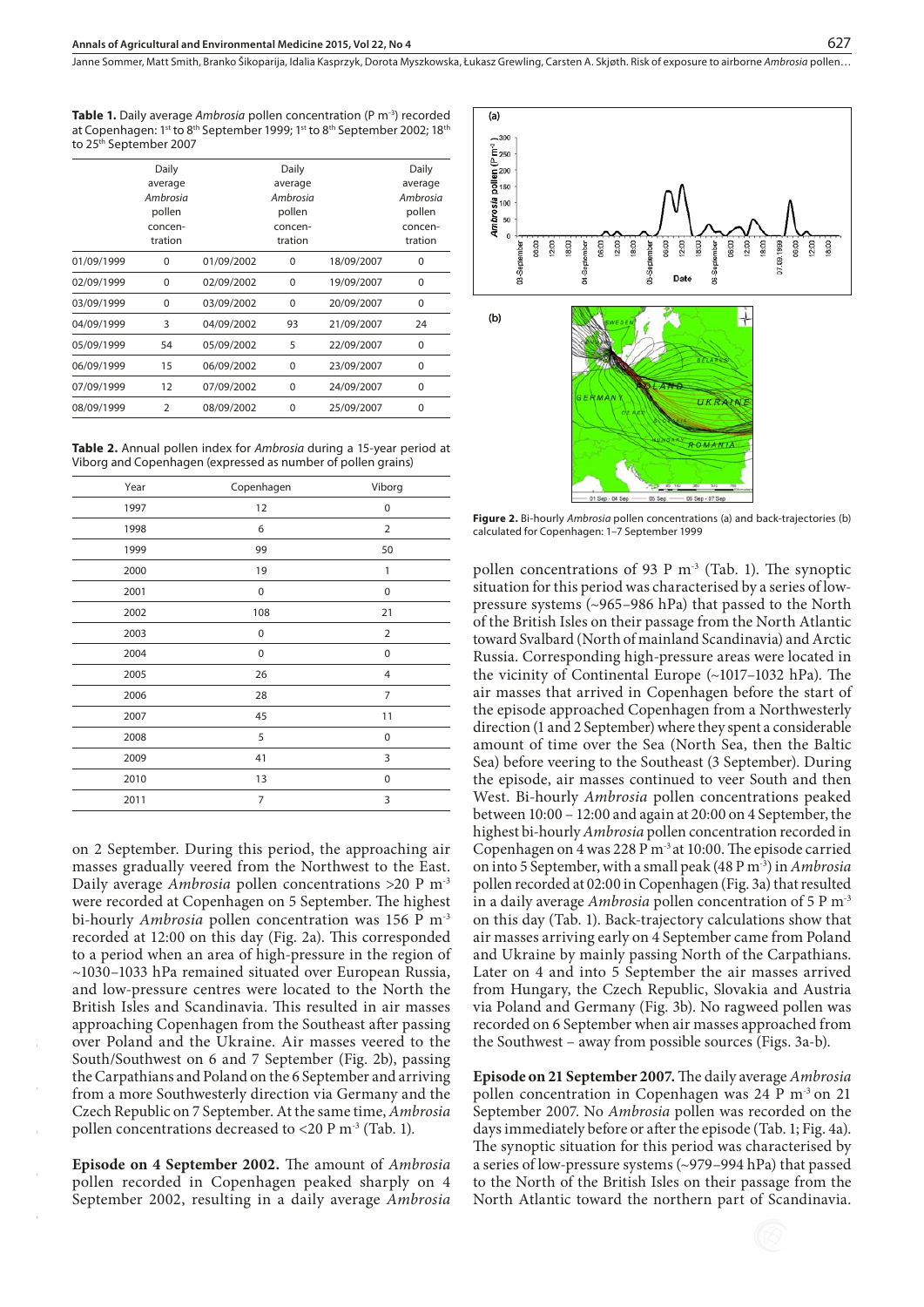Janne Sommer, Matt Smith, Branko Šikoparija, Idalia Kasprzyk, Dorota Myszkowska, Łukasz Grewling, Carsten A. Skjøth . Risk of exposure to airborne *Ambrosia* pollen…



**Figure 3.** Bi-hourly *Ambrosia* pollen concentrations (a) and back-trajectories (b) calculated for Copenhagen: 1-7 September 2002

Corresponding high-pressure areas were located over Continental Europe (~1028–1030 hPa). The air masses that arrived in Copenhagen on 20 and 21 September came from the Southwest. Winds then veered to a more westerly direction on the 22nd September. During this time, the air masses that arrived in Copenhagen spent time over parts of France, Belgium, the Netherlands, Germany, western Denmark and coastal waters (Fig. 4b). During the last hour before arriving at the pollen trap, the air masses passed over Greater Copenhagen, which is a large built up area that includes a number of records of ragweed plants (Fig. 4c). Bi-hourly *Ambrosia* pollen concentrations remained at zero at both Copenhagen and Viborg, apart from a period between 10:00 – 12:00 on 21 September (Fig. 4a) when a



**Figure 4.** Bi-hourly *Ambrosia* pollen concentrations (a) and back-trajectories (b and c) calculated for Copenhagen: 21 September 2007



**Figure 5.** *Ambrosia* pollen concentration at 20 m above ground level (P m-3) following the release of 5  $\times$  10<sup>6</sup> pollen grains at the surface assuming Gaussian distribution and mean weather conditions in Denmark

The assumptions are: Wind speed 5 m/s Building height+trap: 20m above surface Release height of pollen: 1 m Meteorological conditions: near neutral - typical Danish conditions Dispersion assumption: Gaussian

notable amount of ragweed pollen was captured by the trap in Copenhagen (bi-hourly *Ambrosia* pollen concentration 288 Pm-3). No ragweed pollen was recorded in Viborg, to the West of Denmark, during the episode. Forwards calculation using the Gaussian plume model (Fig. 5) showed that a release of 5 million *Ambrosia* pollen grains at the surface would have caused concentrations at roof level that exceed 100 P m<sup>-3</sup> between 50 m – 250 m away from the source. In fact, concentrations would have exceeded 250 P m<sup>-3</sup> at a height of 20 m, when released at a distance in the range of 50–150 m from the source.

#### **DISCUSSION**

This study examines *Ambrosia* pollen concentrations and observations of *Ambrosia artemisiifolia* L. plants in Denmark. The annual *Ambrosia* pollen index during a 15-year period varied from a few pollen grains to more than 100. Since 2005, *Ambrosia* pollen has been observed in the air every year, although in small quantities. This could be due to pollen originating from local populations or atmospheric transport bringing ragweed pollen from distant sources.

There were 2 high magnitude *Ambrosia* pollen episodes (>20 P m-3 daily average) that were recorded in Copenhagen during the beginning of September in 1999 and 2002. The 2 episodes are connected to previous studies by Stach et al. [14] and Kasprzyk et al. [6]. Kasprzyk et al. [6] suggested that if the plumes of *Ambrosia* pollen they tracked on 5 September 1999 and 4 September 2002 did not originate from inside Poland, then it is likely that they came from Ukraine. As a result, the authors identified Ukraine as a possible new source of *Ambrosia* pollen for Poland, and therefore an important source area of *Ambrosia* pollen on the European Continent. This is supported by the present study that shows *Ambrosia*  pollen grains were transported as far north as Scandinavia along the same path [6].

However, the *Ambrosia* pollen recorded on 4 and 5September 2002 in Copenhagen travelled along 2 different paths, which coincided with 2 different peaks in bi-hourly concentrations. The first diurnal peak occurred between 10:00 – 12:00 on 4 September 2002 (Fig. 3b) and coincided with air masses that arrived from the Southeast in the direction of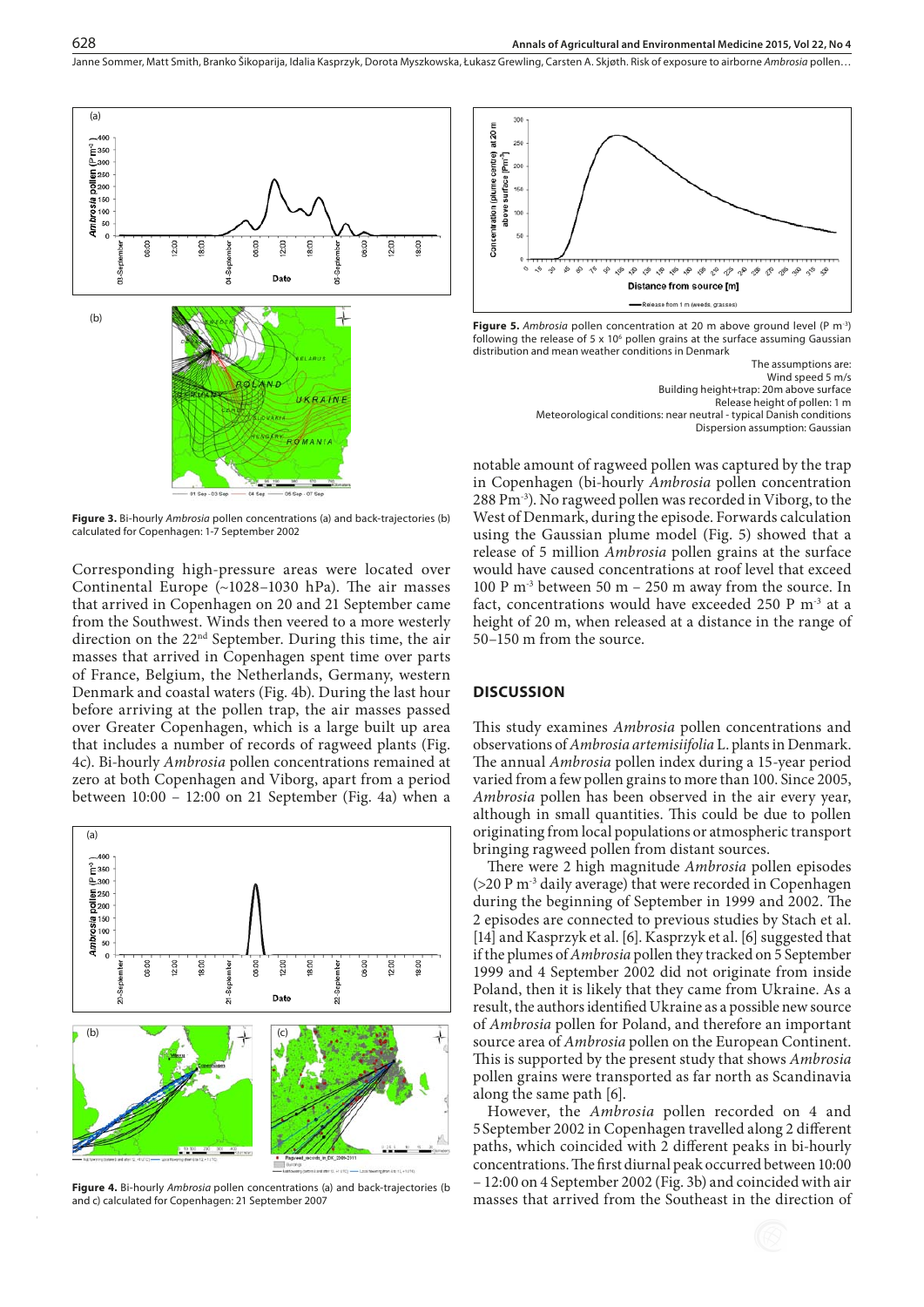Poland and Ukraine. The trajectories continued to veer South and West during the day, and the *Ambrosia* pollen recorded in Copenhagen during the evening of 4 September and early morning of 5 September arrived on air masses that arrived from a more southerly direction after passing over Hungary, the Czech Republic, Slovakia, Austria, Western Poland and Eastern Germany (Fig. 3b). This identifies the Pannonian Plain as a potential source of *Ambrosia* pollen arriving in Copenhagen, and supports the work of Stach et al. [14] and Smith et al. [13] who showed that *Ambrosia* pollen arrives in Poland from the Pannonian Plain in the South. *Ambrosia*  pollen concentrations decreased significantly on 6 September 2002 when air masses veered to the Southwest away from potential large sources of ragweed pollen.

The episode in 2007 (Figs 4 a-c) shows that ragweed pollen recorded in Copenhagen can originate from sources within Denmark, probably within the city of Copenhagen. Indeed, subsequent extraction and analysis of Kort10DK data has found that ragweed plants are within the country. Most of the *Ambrosia* plants were located in the East, near Copenhagen, and fewer in the West in the direction of Viborg. These plants have the potential to reach the stage of flowering. Some locations had individual plants, while other observations were of small groups. In some cases, the plants were destroyed after identification as this is the general recommendation made by the authorities.

Back-trajectories show that during the 2007 episode, the air masses arrived from areas with limited *Ambrosia* pollen sources, such as Danish agricultural areas, coastal areas and the North Sea. Analysis of spatial variations in allergenic pollen concentrations in Europe [29], suggests that these are unlikely to be notable sources of *Ambrosia* pollen. LDT is affected by dispersion that will, in general, cause episodes to last for a long period of time and cover large geographical areas. The fact that all the *Ambrosia* pollen grains recorded on 21 September 2007 were measured over a very short period of time (a single latitudinal transect on the microscope slide at 10:00) suggests that the episode was not the result of LDT. The LDT hypothesis is also contradicted by the fact that no *Ambrosia* was recorded at Viborg, to the West of Denmark, at this time.

Forwards calculation using the Gaussian plume model approach can be used to estimate concentrations at roof level at a certain distance from these potential sources [25]. On average, each ragweed plant is estimated to produce  $1.19 \pm 0.14$  billion pollen grains [30]. The results of forwards calculation using the Gaussian plume model (Fig. 5) suggests that a single plant located near the pollen trap during the right environmental conditions can provide a single peak, such as the one observed in Copenhagen on 21 September 2007. The combined use of the local scale model and the regional scale model therefore rejects the hypothesis that the *Ambrosia* pollen in Denmark is entirely due to LDT. The alternative hypothesis – that local populations of ragweed plants in Denmark could have contributed to observed episodes of atmospheric concentrations of *Ambrosia* pollen, however, is supported by the use of the Gaussian plume model.

It should be noted that it is not known whether there were ragweed plants within the footprint of the pollen trap 21 September 2007. However, subsequent analysis (2009–2011) has shown that ragweed plants were present throughout the city of Copenhagen, and each of these small populations would have had the potential to create high concentrations in the vicinity of the plants. This also supports the alternative hypothesis that local populations of ragweed plants could have contributed to the observed episode. If only 1% of male flowers from a single plant released their pollen, then enough pollen would be available after half-an- hour to be transported to the pollen trap situated at a roof level [31], and the observed episode at 10:00 corresponded to the typical pollen release time [32]. This is an example of how the episode recorded in 2007 could have been caused by a small and localised population.

629

Examination of *Ambrosia* pollen data recorded in Copenhagen and Viborg since 1997 shows that most of the daily concentrations were very low, in the region of 1–2 Pm-3. If it is assumed that most pollen is deposited close to the plant and atmospheric concentrations decrease with increased distance from the source [33], as shown by the Gaussian plume model, then it can be hypothesised that many of these low background concentrations recorded in Viborg and Copenhagen could also have originated from local sources within, or very close to the pollen-monitoring sites. It is therefore possible that the population of Copenhagen could be exposed to notable amounts of this potent aeroallergen at ground level from local sources, even if the amounts recorded at the trap are usually small. Furthermore, the model calculations suggest that under favourable conditions, single plants can produce and release high enough quantities of pollen to cause an allergic reaction among patients within a few hundred meters from the plant. However, the affected area is limited when the source is as small and localised as the populations recorded in Copenhagen (Fig. 1). Eradication programmes such as the Danish recommendations for ragweed (removal of all identified plants) can therefore effectively reduce the amount of local pollen, as long as the plant population is small.

In northern European countries, it is often assumed that ragweed pollen recorded at pollen-monitoring sites generally originate from distant sources. However, the presented research has shown that local plants could have released these ragweed pollen grains. If these plants are located in large urban areas, then increased temperatures due to the heat island effect can advance flowering [34], and other environmental variables, e.g. air pollution, can enhance pollen production [35, 36] and allergenicity [37]. The high allergenic capacity of ragweed means that only small amounts of ragweed pollen are relevant for allergy sufferers. In central Europe (France, Germany, Poland, Czech Republic and Slovakia), more than 100 million people live in areas with limited or notable exposure to airborne *Ambrosia* pollen. Moreover, a recent model that estimates future ragweed plant distribution under current climatic conditions [38] shows that an additional 180 million people in Central and Northern Europe are potentially at risk from exposure to *Ambrosia* pollen in the future. This includes large urban conurbations like Copenhagen, Hamburg, London and Paris, and 9 countries not currently considered to be affected by ragweed (Supplementary Figs. S1a-c; Tab. S2).

In an attempt to limit exposure to ragweed pollen, recent regulations concerning the amount of *Ambrosia* seeds in bird feed have been initiated by the European Union. In the autumn of 2010, the Commission amended Directive 2002/32/EC concerning foods with whole grains or seeds, with a threshold of 50mg of ragweed seeds per kg. The amendment came into effect from 1 January 2012, thus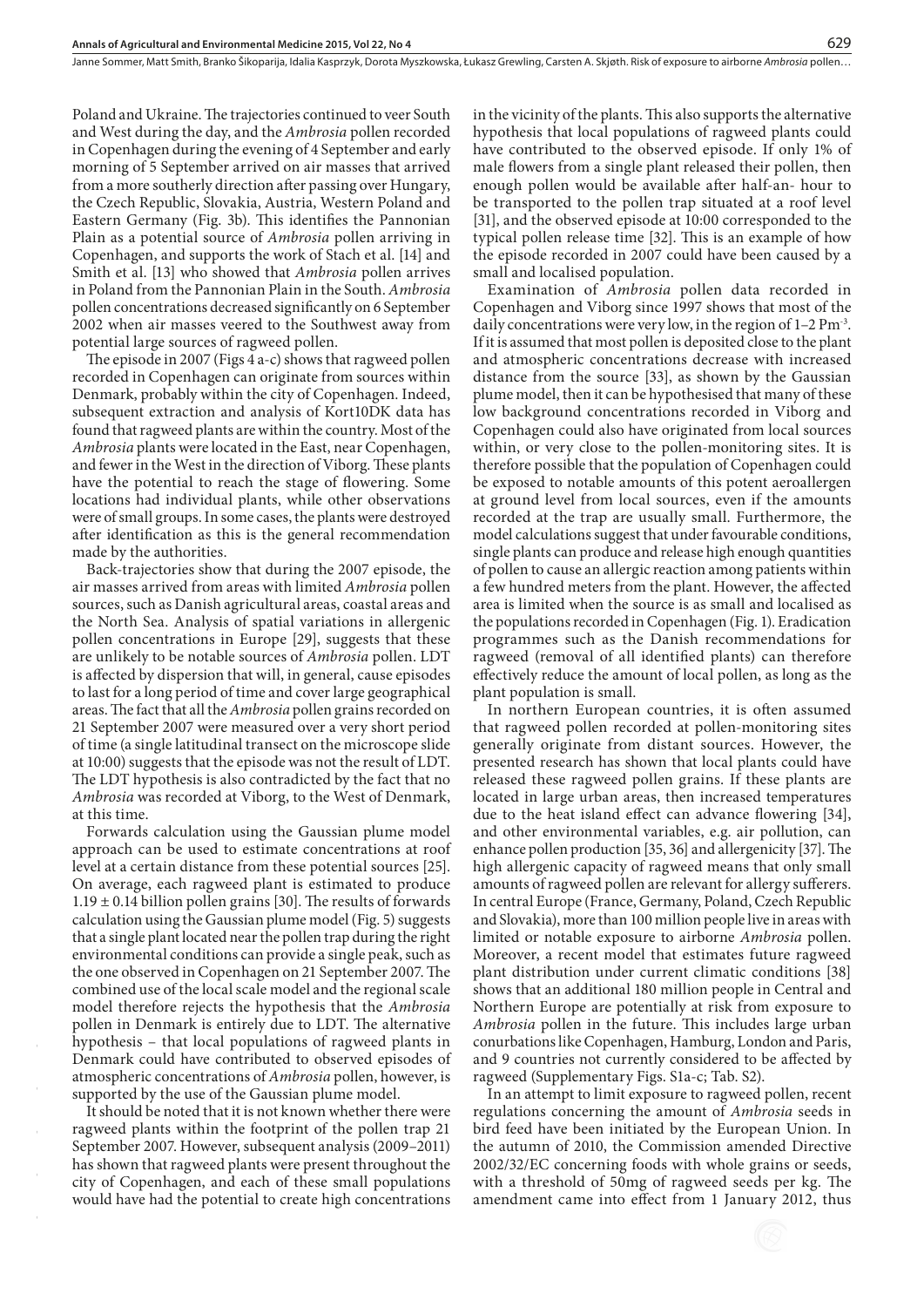controlling one of the mechanisms of spreading ragweed. Management, such as the immediate destruction of plants as soon as they are identified, will also help to restrict *Ambrosia* numbers. With a limited local population of *Ambrosia*, the main tool for warning the public will be mathematical models capable of simulating the atmospheric transport of *Ambrosia* pollen from the main European source regions. Here, the identification of both source areas and specific transport episodes, such as those in 1999 and 2002, will be important for the development and calibration of these models. Areas that contain a considerable local population must, however, also include local scale models. These models can be used to predict local concentrations, even when LDT is not present. This concept of combined LDT and local scale calculations has been shown to work for air pollutants (e.g. Geels et al. [27], Hertel et al. [39]), and is considered usable for urban scale calculations of aeroallergens once urban scale maps of aeroallergen sources have been produced [25]. By combining local and regional scale processes and explaining the near source distribution of pollen by the use of models, the current study addresses one of the major challenges in the understanding of airborne pollen transport [40].

#### **CONCLUSION**

630

The application of a regional scale trajectory model has shown that known centres of ragweed infection in the Pannonian Plain and Ukraine, are sources of ragweed pollen recorded in Denmark over the last 15 years. We also conclude that small populations of ragweed are present in Denmark and that these ragweed plants are associated with built-up land. It is suspected that these local populations originate from birdseed mixes contaminated with ragweed seeds. In addition, the results from a local scale Gaussian model show that small urban ragweed populations can cause elevated *Ambrosia* pollen concentrations in the urban zone. The calculated values correspond to the levels of ragweed pollen recorded at roof level during the examined episode. Such elevated *Ambrosia* pollen concentrations are likely to be present near all flowering ragweed plants. As a result, it is recommended that eradication programmes should be initiated, even for small, localised sources, because individual plants could pose a risk for allergy sufferers.

#### **Acknowledgements**

This work was partly funded by the Villum Kann Rasmussen Foundation and Danish Research Council through Post-Doctoral Grants to Carsten Ambelas Skjøth, Polish National Science Centre Grant No. NN404015439, and by the Ministry of Science R. Serbia Projects No. III43002 and OI173002. The authors would like to thank the Danish Nature Agency for providing electronic access to all recorded *Ambrosia* habitats through the website for the registration of invasive species. The results presented here address some of the main scientific challenges described in the newly established COST Action SMARTER, specifically Task 4 under Work Group 3, concerning the construction of an integrated method that combines recorded data and coupled models for *Ambrosia* population development and reproduction (pollen and seeds) for management purposes of *Ambrosia*.

#### **REFERENCES**

- 1. Smith M, Cecchi L, Skjøth CA, Karrer G, Šikoparija B. Common ragweed: A threat to environmental health in Europe. Environ Int. 2013; 61(0): 115–126.
- 2. Rybníček O, Jäger S. Ambrosia (Ragweed) in Europe. Allergy Clin Immunol. 2001; 13(2): 60–66.
- 3. Skjøth CA, Smith M, Sikoparija B, Stach A, Myszkowska D, Kasprzyk I, Radisic P, Stjepanovic B, Hrga I, Apatini D, Magyar D, Páldy A, Ianovici N. A method for producing airborne pollen source inventories: An example of Ambrosia (ragweed) on the Pannonian Plain. Agric For Meteorol. 2010; 150: 1203–1210.
- 4. Cecchi L, Torrigiani Malaspina T, Albertini R, Zanca M, Ridolo E, Usberti I, Morabito M, Dall' Aglio P, Orlandini S. The contribution of long-distance transport to the presence of Ambrosia pollen in central northern Italy. Aerobiologia 2007; 23: 145–151.
- 5. Thibaudon M, Hamberger C, Guilloux L, Massot R. Ragweed pollen in France: origin, diffusion, exposure. Eur Ann Allergy Clin Immunol. 2010; 42: 209–215.
- 6. Kasprzyk I, Myszkowska D, Grewling Ł, Stach A, Šikoparija B, Skjøth CA, Smith M. The occurrence of Ambrosia pollen in Rzeszów, Kraków and Poznań, Poland: investigation of trends and possible transport of Ambrosia pollen from Ukraine. Int J Biometeorol. 2011; 55(4): 633–644.
- 7. Zemmer F, Karaca F, Ozkaragoz F. Ragweed pollen observed in Turkey: Detection of sources using back trajectory models. Sci Total Environ. 2012; 430(0): 101–108.
- 8. Chauvel B, Dessaint F, Cardinal-Legrand C, Bretagnolle F. The historical spread of Ambrosia artemisiifolia L. in France from herbarium records. J Biogeogr. 2006; 33: 665–673.
- 9. Csontos P, Vitalos M, Barina Z, Kiss L. Early distribution and spread of Ambrosia artemisiifolia in Central and Eastern Europe. Botanica Helvetica 2010; 120: 75–78.
- 10. Comtois P. Ragweed (Ambrosia sp.): the Phoenix of allergophytes. In: 6th International Congress on Aerobiology. Satellite Symposium Proceedings: Ragweed in Europe. Perugia, Italy: ALK Abelló. 1998.
- 11. Dahl A, Strandhede S-O, Wihl J-A. Ragweed An allergy risk in Sweden? Aerobiologia 1999; 15(4): 293–297.
- 12. Taramaracaz P, Lambelet C, Clot B, Keimer C, Hauser C. Ragweed (Ambrosia) progression and its health risks: will Switzerland resist this invasion? Swiss Med Weekly 2005; 135: 538–548.
- 13. Smith M, Skjøth CA, Myszkowska D, A. U, Puc M, Stach A, Balwierz Z, Chlopek K, Piotrowska K, Kasprzyk I, Brandt J. Long-range transport of Ambrosia pollen to Poland. Agric For Meteorol. 2008; 148(10): 1402–1411.
- 14. Stach A, Smith M, Skjøth CA, Brandt J: Examining Ambrosia pollen episodes at Poznan (Poland) using back-trajectory analysis. Int J Biometeorol. 2007; 51: 275–286.
- 15. Cecchi L, Morabito M, Domeneghetti MP, Crisci A, Onorari M, Orlandini S. Long distance transport of ragweed pollen as a potential cause of allergy in central Italy. Ann Allergy Asthma Immunol. 2006;  $96(1): 86 - 91.$
- 16. Šikoparija B, Smith M, Skjøth CA, Radišić P, Milkovska S, Šimić S, Brandt J. The Pannonian Plain as a source of Ambrosia pollen in the Balkans. Int J Biometeorol. 2009; 53: 263–272.
- 17. Šikoparija B, Skjøth CA, Alm Kübler K, Dahl A, Sommer J, Grewling Ł, Radišić P, Smith M. A mechanism for long distance transport of Ambrosia pollen from the Pannonian Plain. Agric For Meteorol. 2013; 180(0): 112–117.
- 18. D'Amato G, Cecchi L, Bonini S, Nunes C, Annesi-Maesano I, Behrendt H, Liccardi G, Popov T, Van Cauwenberge P. Allergenic pollen and pollen allergy in Europe. Allergy 2007; 62: 976–990.
- 19. Cecchi L, Testi S, Campi P, Orlandini S. Long-distance transport of ragweed pollen does not induce new sensitizations in the short term. Aerobiologia 2010; 26(4): 351–352.
- 20. Grewling Ł, Nowak M, Jenerowicz D, Szymańska A, Czarnecka-Operacz M, Kostecki Ł, Bogawski P, Sikoparija B, Skjøth AC, Smith M. Atmospheric concentrations of ragweed pollen and Amb a 1 recorded in Poznań (Poland). Allergy 2013; 68(Suppl. 97): 637–707.
- 21. Hirst JM. An automatic volumetric spore trap. Ann Appl Biol. 1952; 39(2): 257–265.
- 22. Sommer J, Rasmussen A. Measurements of pollen and spores in Denmark 2009 (In Danish: Pollen- og sporemålinger i Danmark sæsonen 2009) The Astma- Allergy Association, Universitetsparken 4, 4000 Roskilde, Denmark 2009.
- 23. Comtois P. Statistical Analysis of Aerobiological Data. In: Mandrioli P, Comtois P, Levizzani V (Eds.) Methods in Aerobiology. Pitagora Editrice, Bologna 1998.